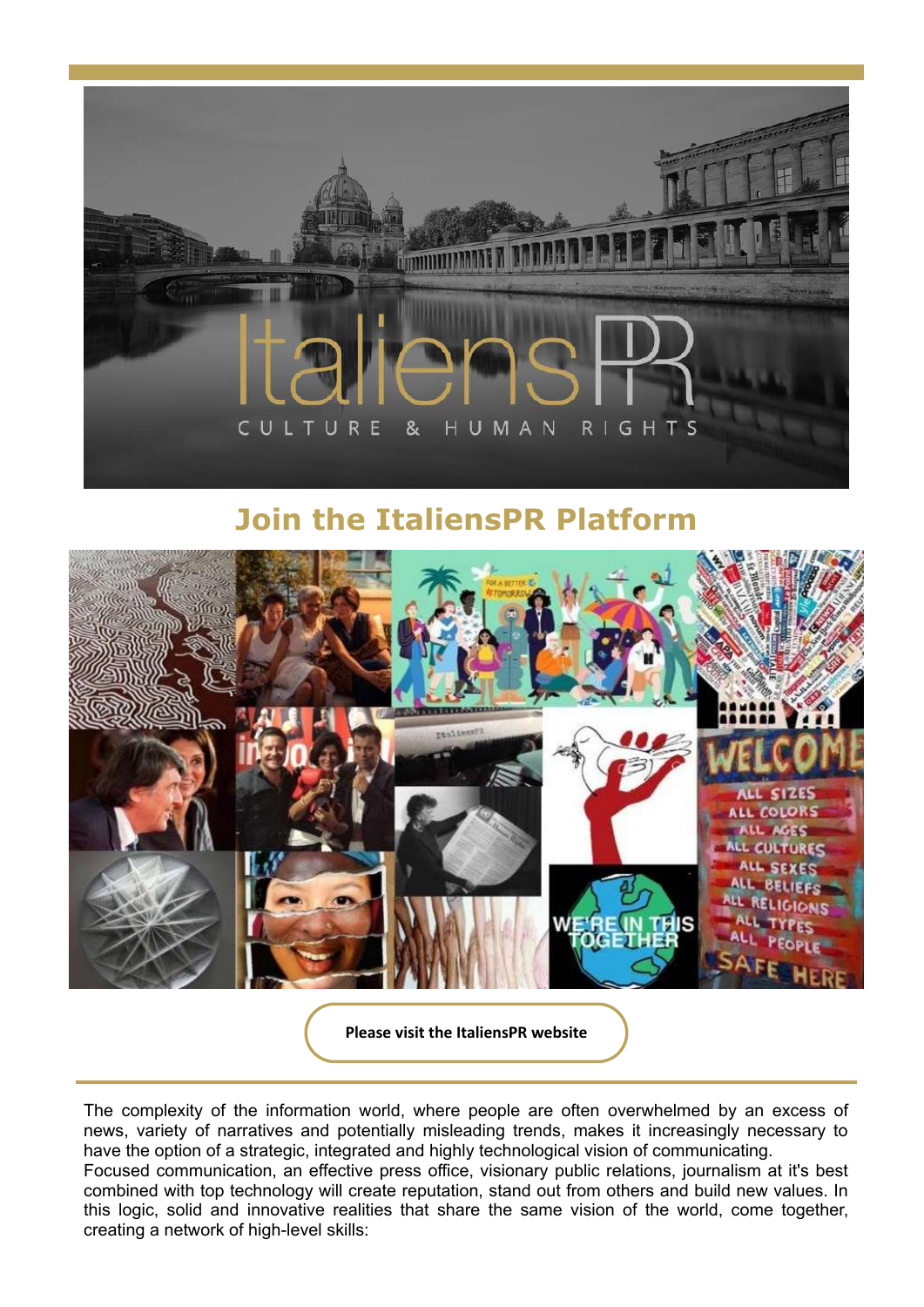### **THE ITALIENSPR HUB**



**ItaliensPR** has created since 2018 a task force for communication, public relations, the press office and journalism, to raise awareness of culture, social environmental issues and human rights with offices in **Berlin, Florence, Sofia and Rome**.



An international and multi-lingual team, highly specialized, which combines a deep knowledge of information processes, creation and positioning of a brand with a high level of personal connections, the result of over thirty years of activity in the field of PR, exploiting the more advanced digital communication and monitoring tools.

**ItaliensPR** of **Cecilia Sandroni** is a platform of highly qualified professionals in different fields, able to respond to the needs of public institutions, companies, professionals. In over thirty years of activity with public authorities and international companies, **ItaliensPR** has built a dense network of effective relationships with the media around the world, capable of giving international resonance and a valuable reputation.

Communication and media relations, specialized in art, architecture and design, cultural tourism, journalism and human rights that follows the client in the creation and growth of his brand and in his dreams for the creation of a quality reputation . The platform with IT managers specialized in information technology carries out a careful analysis of the objectives, enhances and builds, through an effective media strategy, a solid public image.

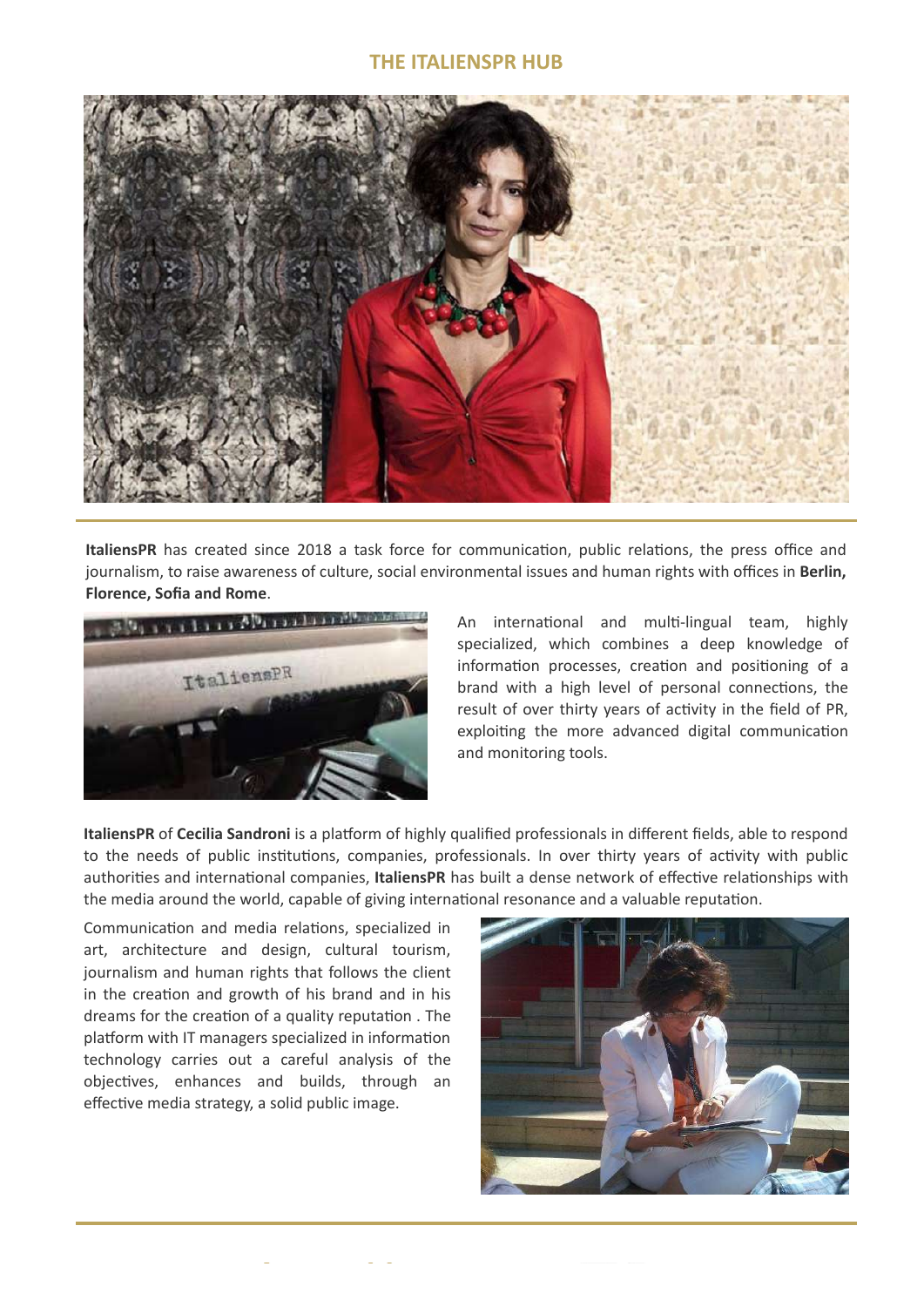# ltaliensA CULTURE & HUMAN RIGHTS

#### **Besök [ItaliensPRs](https://ityo.maillist-manage.eu/click.zc?m=1&mrd=13faeb14a628f8d&od=3za141e67da1465079748c22973cd92fd7&linkDgs=13faeb14a6269b5&repDgs=13faeb14a62903f) webbplats**

Komplexiteten i informationsvärlden, där människor ofta överväldigas av ett överflöd av nyheter, en mångfald av berättelser och potentiella vilseledande trender, gör det alltmer nödvändigt att ha möjligheten till en strategisk, integrerad och högteknologisk vision för kommunikation.

En målinriktad kommunikation, en effektiv pressbyrå, visionära PR, journalistik när den är som bäst kombinerad med topteknologi skapar ett rykte, genom att sticka ut från andra och bygga nya värderingar.

I denna logik möts solida och innovativa verkligheter som delar samma vision av världen, vilket skapar ett nätverk av färdigheter på hög nivå:



## **Navet ItaliensPR**

**ItaliensPR** har sedan 2018 skapat en arbetsgrupp för kommunikation, PR, pressbyrån och journalistik, för att öka medvetenheten om kultur, sociala miljöfrågor och mänskliga rättigheter med kontor i **Berlin**, **Florens**, **Sofia** och **Rom**.



Ett internationellt, flerspråkigt och högt specialiserat team som kombinerar en djup kunskap om informationsprocesser, skapandet och positioneringen av ett varumärke med utmärkakta personliga kontakter. Detta är resultatet av över trettio års verksamhet inom PR-området med utnyttjandet av de mest avancerade verktygen för digital kommunikation och övervakning

**Cecilia Sandronis ItaliensPR** är en plattform med högt kvalificerade specialister inom olika områden som kan svara på behoven hos offentliga institutioner, företag och specialister.